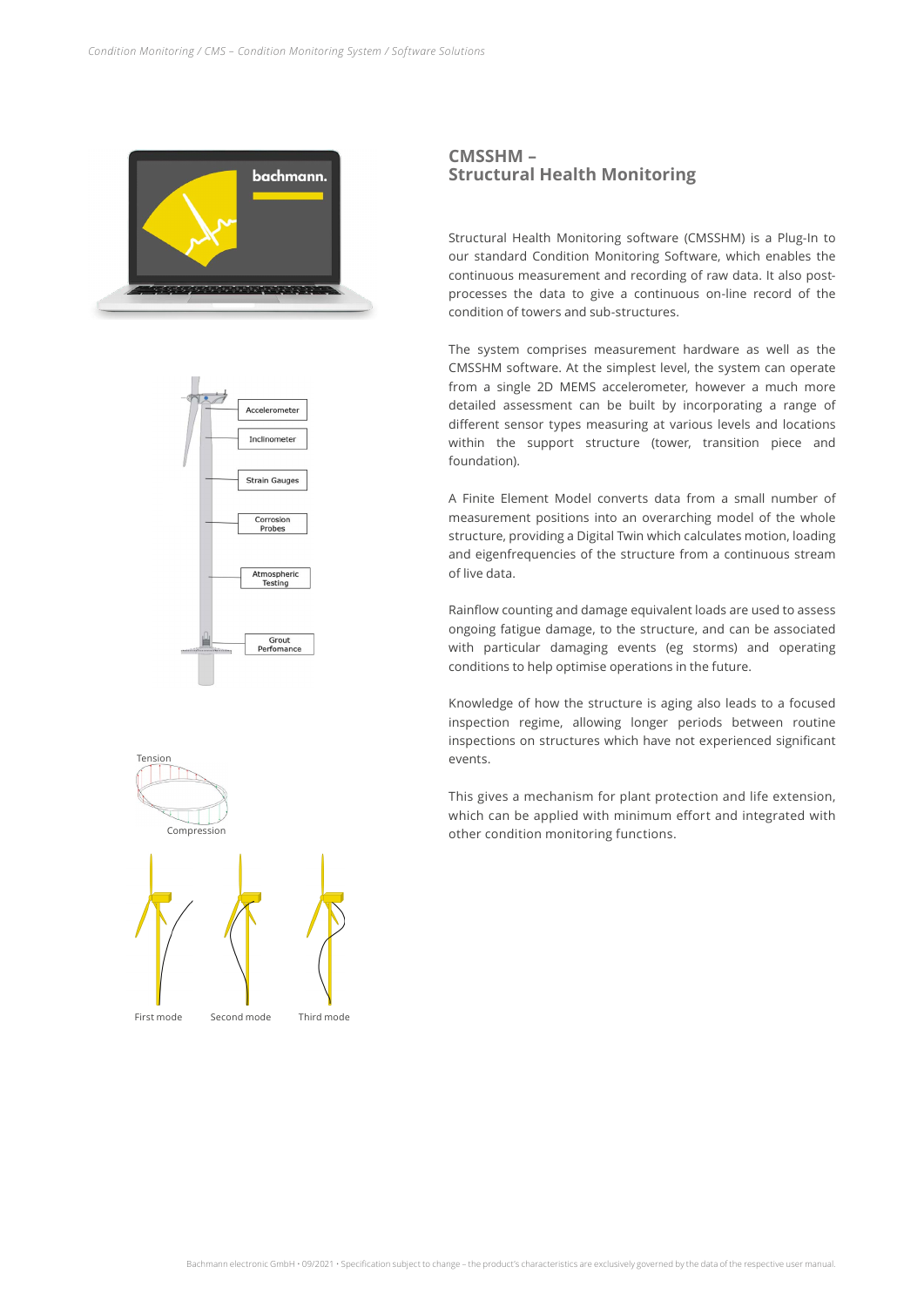



## **Key Benefits**

- Fully integrated solution from Bachmann
- Achieved with minimum sensor set
- Online Structural Health Data allows:
	- Design verification
	- Review of extreme loads
- Fatigue loading
- Identification of extreme events
- Eigenfrequency monitoring
- Information can be used to:
	- Extend inspection intervals
	- Alter operating parameters to optimise structural response
	- Detect and solve problems earlier

## **Features**

- Fully Integrated with Bachmann solutions
- Plug-In to Standard Condition Monitoring Software running on the controller
- Extensive set of input sensor possibilities, using GIO212 module
- Continuous raw data record
- Digital Twin based on continuous input data stream
- Finite Element Model converts sensor data into load, stress and motion of the support structure
- Achieved with minimum feasible sensor numbers
- Produces outputs that can be related back to operating conditions
- Builds an ongoing estimate of remaining useful life.
- Summary output data available on-line
- Engineering consultancy available from within Bachmann Monitoring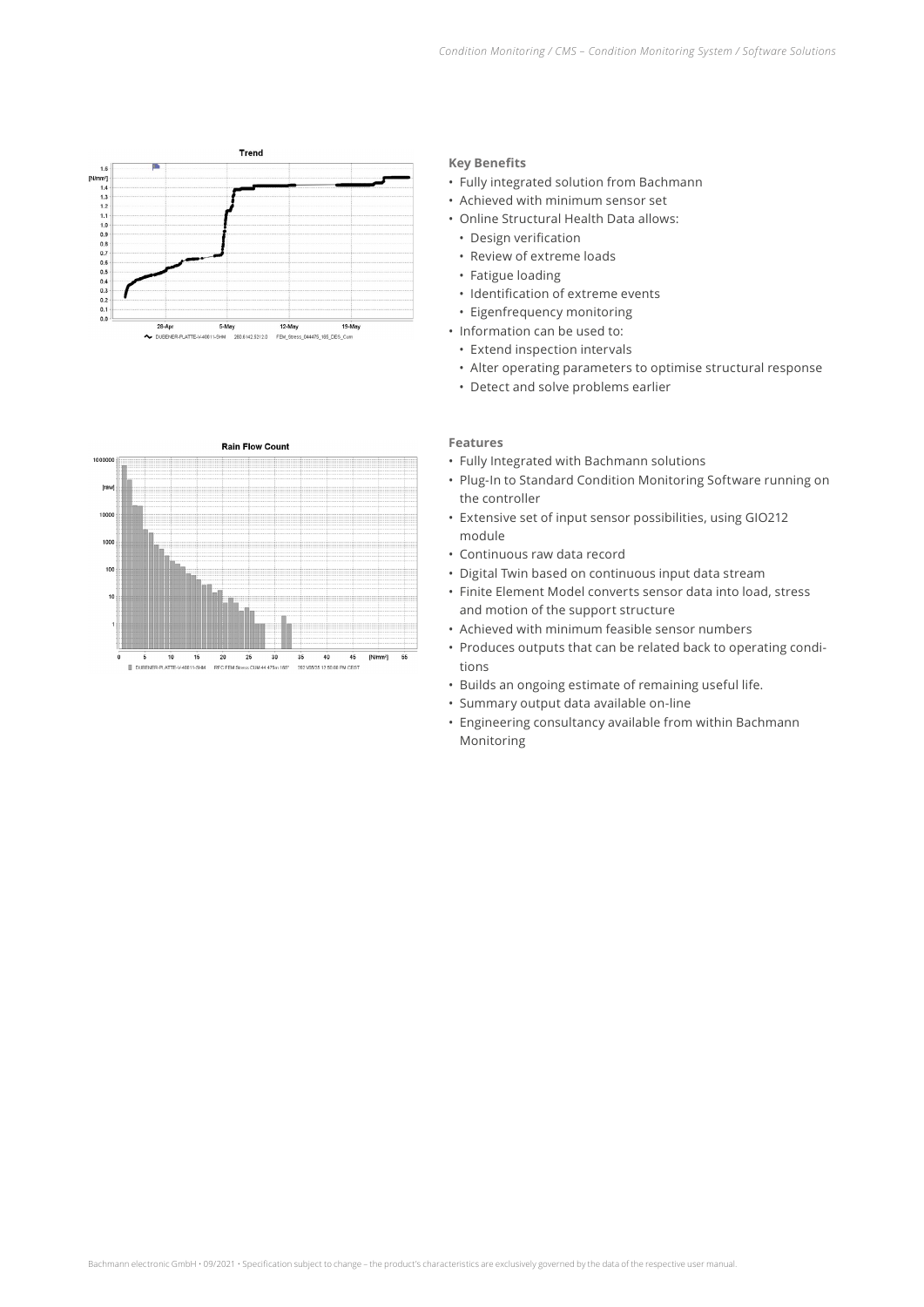| <b>Structural Health Monitoring (Tower and Foundation)</b>     |                                                        |  |
|----------------------------------------------------------------|--------------------------------------------------------|--|
| Prerequisites                                                  |                                                        |  |
| <b>Controller Application</b>                                  | CMSSTD V2.02 or higher                                 |  |
| Hardware                                                       | GIO212                                                 |  |
| Compatible Sensor Types <sup>1)</sup>                          | <b>MEMS Accelerometers</b>                             |  |
|                                                                | Inclinometers                                          |  |
|                                                                | Strain Gauges / Cantilever Sensor Strain Measurement   |  |
|                                                                | Humidity                                               |  |
|                                                                | Temperature                                            |  |
|                                                                | Counters                                               |  |
|                                                                | SCADA data via Bus connections (various protocols)     |  |
| Positioning                                                    | Selection of heights within the Tower                  |  |
| Mathematical model:                                            | Height of tower                                        |  |
| To build the FEM model, Bachmann Mo-                           | Thickness of wall (in segments)                        |  |
| nitoring GmbH issue a questionnaire to                         | Material properties (Young's modulus and density)      |  |
| cover the re-quired inputs. Typical require-<br>ments include: | Mass of nacelle                                        |  |
|                                                                | Mass of rotor                                          |  |
|                                                                | Ground properties (stiffness) around foundation        |  |
| <b>Evaluation</b>                                              |                                                        |  |
| Vibration                                                      | Converted to motion of structure by mathematical model |  |
| Strain                                                         | <b>Calculated from Motion</b>                          |  |
| Fatigue                                                        | Rainflow Counting of fatigue cycles                    |  |
| Damage Equivalent Loads (DEL)                                  | Reduction of the rainflow matrices to DEL              |  |
| Continuous measurement                                         | Raw data stored locally                                |  |
| <b>Summary Measurements</b>                                    | 10-minute output of:                                   |  |
|                                                                | Maximum Strain                                         |  |
|                                                                | Direction of maximum strain                            |  |
|                                                                | Number of fatigue cycles                               |  |
|                                                                | Damage Equivalent Load                                 |  |
|                                                                | Eigenfrequency                                         |  |
|                                                                | Events                                                 |  |

 1) **Note**: Only a small number of sensors are required, however the hardware can interface to various different signals, and the software can use different signal types to calculate the results. The SHM algorithm can run from a single 2D MEMS accelerometer, if first mode results are considered sufficient.